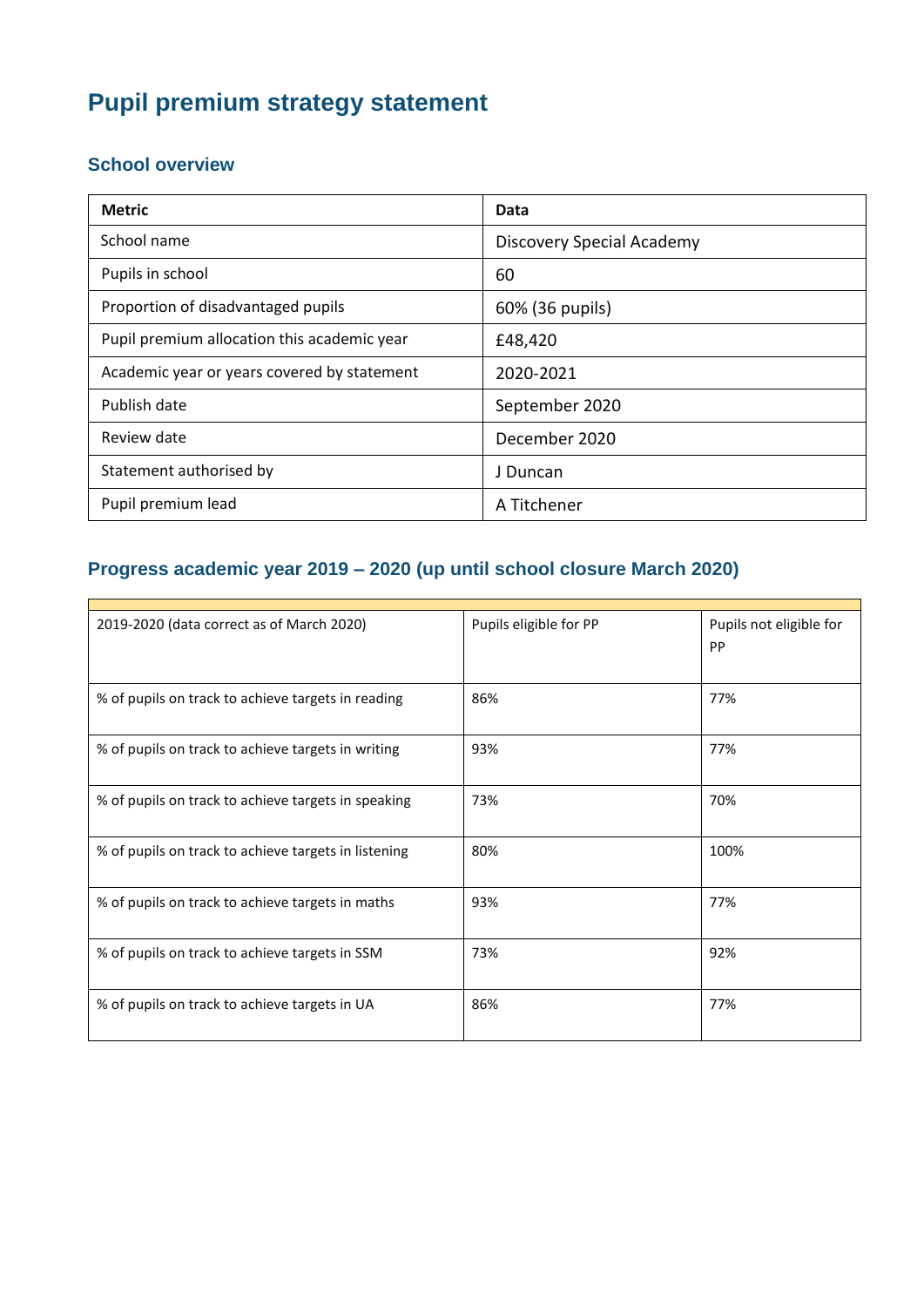#### **Disadvantaged pupil barriers to success**

| A. Acquisition of language and effective communication continues to be a significant barrier for all<br>our pupils.                                                                                                                                                       |
|---------------------------------------------------------------------------------------------------------------------------------------------------------------------------------------------------------------------------------------------------------------------------|
| The vast majority of our children have communication and interaction needs as part of their<br>SLD diagnosis                                                                                                                                                              |
| Pupils experiences beyond school and home are limited reducing opportunity for rich exposure<br>to language in the early years                                                                                                                                            |
| B. Complex sensory needs impact on pupil's ability to focus, attend and process linked to listening<br>skills, and in turn speaking                                                                                                                                       |
| C. Pupils come into the academy with low levels of personal development and ability to understand<br>and regulate emotions                                                                                                                                                |
| D. Vulnerability of families continues to be an area of need, ensuring all families are able to engage<br>in their child's development and attend key meetings, coupled with an awareness of how to<br>access services is vital in ensuring good attendance and progress. |

#### **Strategy aims for disadvantaged pupils - academic achievement**

| Aim                                                          | <b>Evidence of impact</b>                                                                                                                                                                                                                                                                                                                     | <b>Target date</b> |
|--------------------------------------------------------------|-----------------------------------------------------------------------------------------------------------------------------------------------------------------------------------------------------------------------------------------------------------------------------------------------------------------------------------------------|--------------------|
| Improved levels of language and<br>communication             | • Pupils will make progress in their communica-<br>tion and language development relative to their<br>starting points over a 12-month period.                                                                                                                                                                                                 | • July 2021        |
| Improved speaking, oracy and lis-<br>tening skills           | • Pupils will make progress in their speaking and<br>listening development relative to their starting<br>points over a 12-month period.<br>Development of phonics/'Talk for Writing' ap-<br>proaches in semi-formal teaching groups<br>Robust assessment of speaking and listening<br>across the academy recorded on Evidence for<br>Learning | • July 2021        |
| Improved progress in the area of<br>shape, space and measure | 90-95% of pupils to achieve CASPA target<br>$\bullet$                                                                                                                                                                                                                                                                                         | <b>July 2021</b>   |

### **Strategy aims for disadvantaged pupils – wider outcomes (e.g. independence)**

| Aim                                                                                                                                                    | <b>Evidence of impact</b>                                                                                                                                                                                                                                                                                                                                                                  | <b>Target date</b> |
|--------------------------------------------------------------------------------------------------------------------------------------------------------|--------------------------------------------------------------------------------------------------------------------------------------------------------------------------------------------------------------------------------------------------------------------------------------------------------------------------------------------------------------------------------------------|--------------------|
| Pupils are ready to learn, are able<br>to better regulate their sensory<br>and emotional needs (with sup-<br>port) and therefore make good<br>progress | • Pupils will have regular access to sensory inte-<br>gration therapies.<br>Staff are confident with delivering sensory inte-<br>$\bullet$<br>gration therapies.<br>• Reduced incidents of significant behaviour rec-<br>orded on CPOMs for targeted children<br>Monitoring demonstrates pupils are focused<br>and able to access learning<br>Pupils make good progress against individual | <b>July 2021</b>   |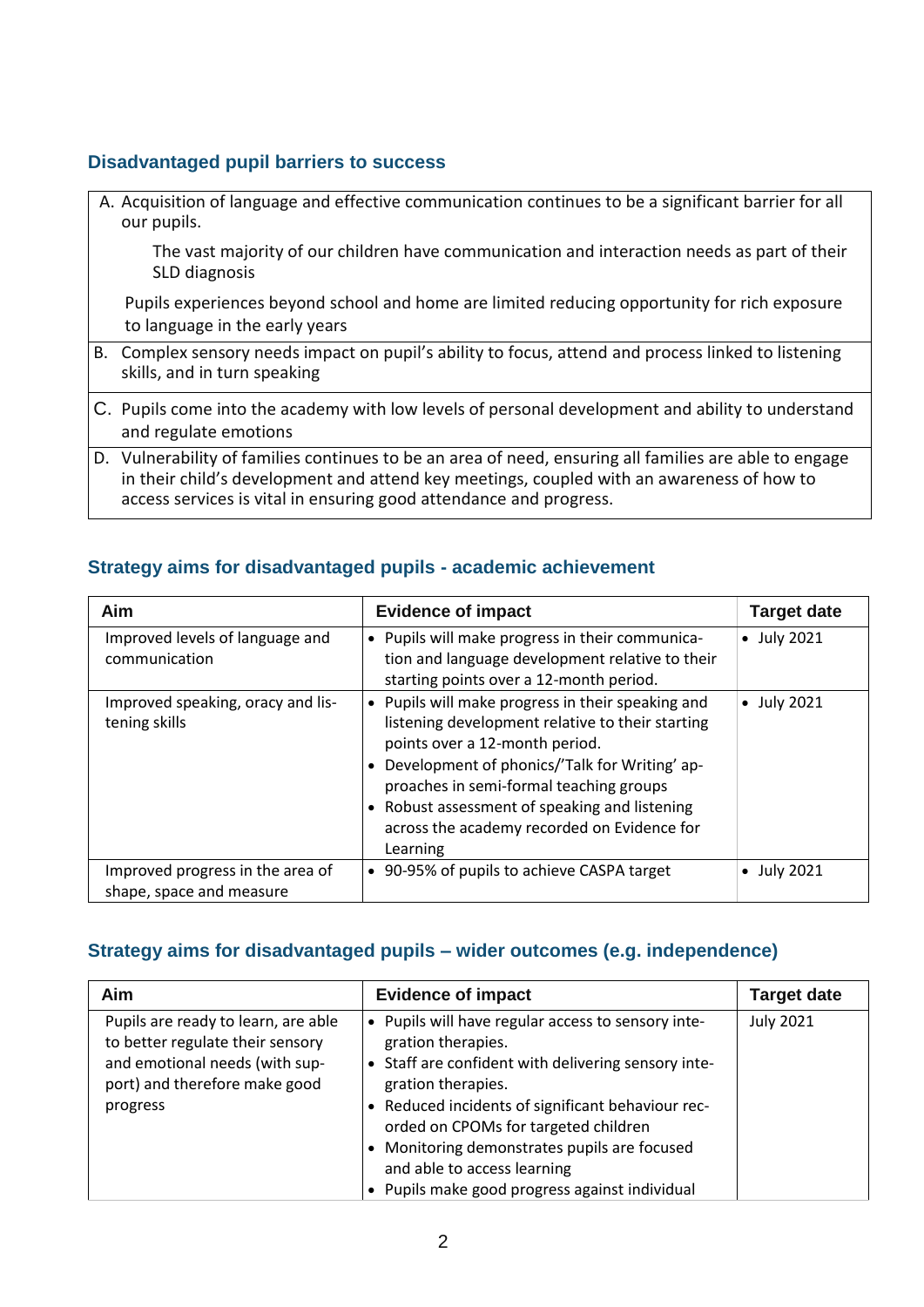|                                                                                                                                             | targets.                                                                                                                                                                                                                                                                                                                          |                  |
|---------------------------------------------------------------------------------------------------------------------------------------------|-----------------------------------------------------------------------------------------------------------------------------------------------------------------------------------------------------------------------------------------------------------------------------------------------------------------------------------|------------------|
| Families are well supported by<br>the academy, are aware of ser-<br>vices they can access and attend-<br>ance is improved (particularly PA) | Whole school attendance to be 94%.<br>• PA to be below 25%.<br>• For pupils with complex medical needs, pack-<br>ages of home/school support are provided to<br>ensure children are educated off site.<br>Families are signposted to services and referrals<br>are timely and lead to effective support from<br>external agencies | <b>July 2021</b> |

### **Teaching priorities for current academic year**

| <b>Measure</b>                                                                                                     | <b>Activity</b>                                                                                                                                                                                                                                                                                                                                                                                                                                                                                                                                                                                                                                                                                                                                                            |  |
|--------------------------------------------------------------------------------------------------------------------|----------------------------------------------------------------------------------------------------------------------------------------------------------------------------------------------------------------------------------------------------------------------------------------------------------------------------------------------------------------------------------------------------------------------------------------------------------------------------------------------------------------------------------------------------------------------------------------------------------------------------------------------------------------------------------------------------------------------------------------------------------------------------|--|
| A, B<br>To ensure that speaking and com-<br>munication are at the forefront of<br>teachers planning and assessment | • Ensure speaking and communication are evident in personalised<br>planning<br>• Focused moderation on the assessment of speaking and commu-<br>nication using PIVATS/MAPP including how to capture and assess<br>a pupils' learning journey when they use alternative and aug-<br>mentative communication aids<br>Staff CPD to ensure all new staff to the academy can use the cho-<br>sen communication methods effectively (objects of reference,<br>symbol exchange, Makaton)<br>• Embed the use of appropriate and personalised communication<br>aids to ensure best progress<br>Purchase site license for Communicate in Print<br>• To purchase assessment software that will enable teachers to of-<br>fer holistic assessments for all pupils: PIVATS, CASPA, MAPP |  |
| A, B<br>Increase vocabulary through read-<br>ing culture                                                           | • Purchase books for home/academy reading<br>Home/academy lending library<br>Dual language books<br>Phonic readers                                                                                                                                                                                                                                                                                                                                                                                                                                                                                                                                                                                                                                                         |  |
| A, C<br>To increase the breadth of experi-<br>ences pupils can access                                              | Offer regular, rich and varied curriculum experiences to provide<br>pupils with opportunities to develop new vocabulary and engage<br>in experiences together (minibus)<br>Specialist music teacher working half a day in the academy<br>• EVOLVE subscription to support the planning of trips and visits                                                                                                                                                                                                                                                                                                                                                                                                                                                                 |  |
| A<br>Increase pupil's ability to use lan-<br>guage structures in context and<br>oracy skills                       | Training in Talk for Writing to develop oracy, language and under-<br>standing the structure of texts which will lead into writing                                                                                                                                                                                                                                                                                                                                                                                                                                                                                                                                                                                                                                         |  |
| B<br>Improve focus, attention and lis-<br>tening skills                                                            | • Ensure continued delivery of BLAST to support both listening and<br>language development<br>• CPD focused on interventions to support listening and attention                                                                                                                                                                                                                                                                                                                                                                                                                                                                                                                                                                                                            |  |
| C<br>Improved staff awareness and un-<br>derstanding of the PSHERE curric-<br>ulum and how to deliver this         | • Whole academy focus on the teaching of PSHERE to develop un-<br>derstanding of mental health, wellbeing and relationship educa-<br>tion (see Personal Development RAD priority 2)                                                                                                                                                                                                                                                                                                                                                                                                                                                                                                                                                                                        |  |
| A<br>To ensure focused planning and<br>assessment of shape, space and<br>measure for PP pupils                     | • Recap activities/area work that support the development of SSM.<br>Ensure consistent language for SSM across the academy<br>Purchase resources for indoor and outdoor activities that support<br>٠<br>the development of SSM                                                                                                                                                                                                                                                                                                                                                                                                                                                                                                                                             |  |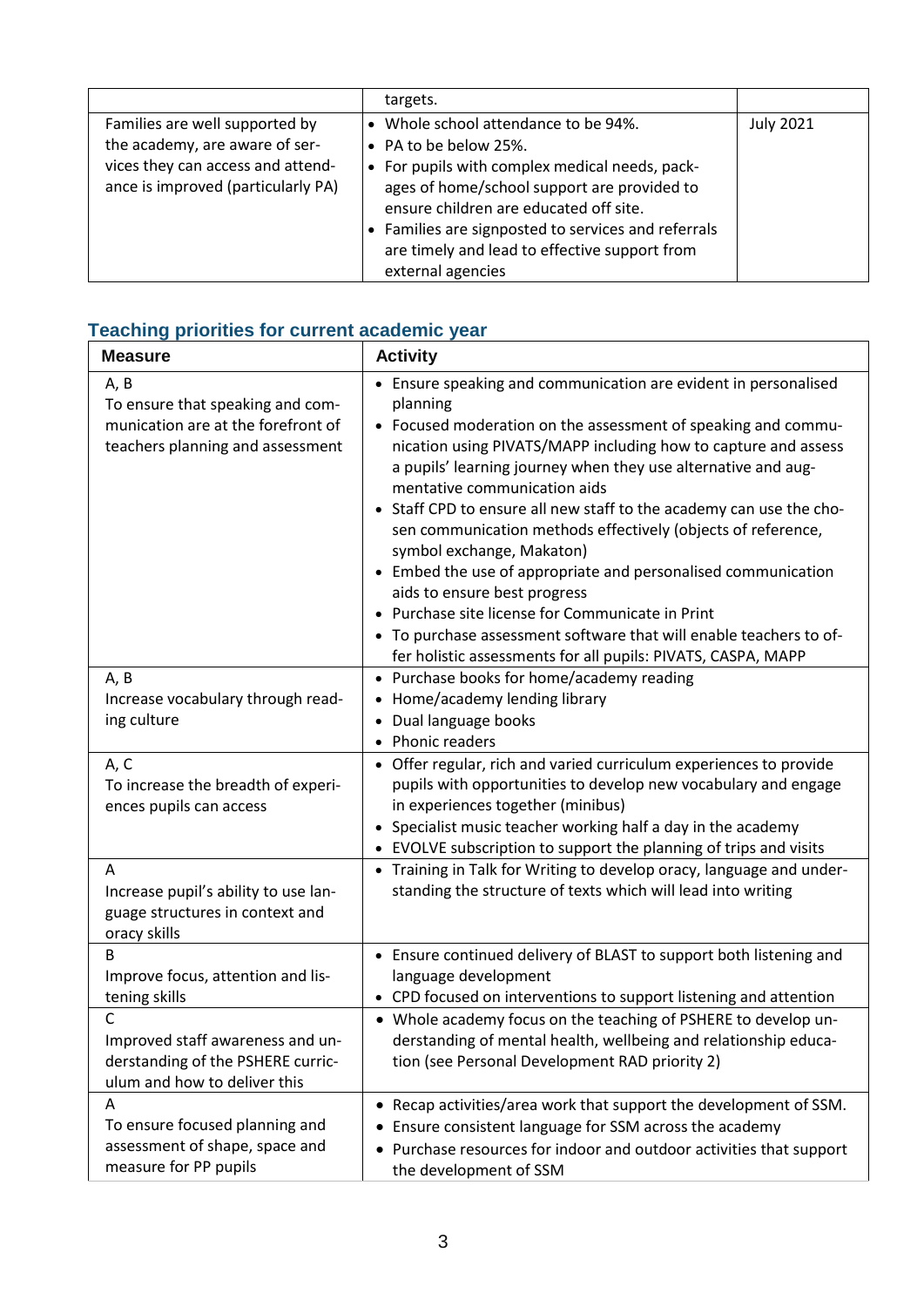| Barriers to learning these priori-<br>ties address | A, B, C    |
|----------------------------------------------------|------------|
| Projected spending                                 | £14,474.28 |

### **Targeted academic support for current academic year**

| <b>Measure</b>                                                                                   | <b>Activity</b>                                                                                                                                                                                                                                                                                                                                                                                                                                                                                              |
|--------------------------------------------------------------------------------------------------|--------------------------------------------------------------------------------------------------------------------------------------------------------------------------------------------------------------------------------------------------------------------------------------------------------------------------------------------------------------------------------------------------------------------------------------------------------------------------------------------------------------|
| A<br>Improved levels of language<br>and communication                                            | • To implement additional interventions/therapies that will increase<br>opportunities for communication and language development de-<br>livered by TAs                                                                                                                                                                                                                                                                                                                                                       |
| D<br>Improved focus and atten-<br>tion linked to listening<br>Improved emotional regula-<br>tion | • Continue to commission Treetops OT services to provide sensory<br>assessments and diets which are then implemented by staff<br>Increase access to sensory integration therapies ensuring this is an<br>integral part of the academy day delivered by TAs                                                                                                                                                                                                                                                   |
| A, B, C<br>Increase vocabulary<br>Improve personal and social<br>development                     | • Offer regular, rich and varied extended schools experiences to pro-<br>vide pupils with opportunities to develop new vocabulary including<br>music, sports, creativity etc.<br>• Purchase resources to support extended school activities<br>• Subsidise the cost of educational visits and wider activities to pro-<br>vide enrichment and wider life experiences<br>• EVOLVE subscription to support the planning of trips and visits<br>Minibus lease to allow greater access to a range of experiences |
| Barriers to learning these pri-<br>orities address                                               | A,B,C,D                                                                                                                                                                                                                                                                                                                                                                                                                                                                                                      |
| Projected spending                                                                               | £27,539                                                                                                                                                                                                                                                                                                                                                                                                                                                                                                      |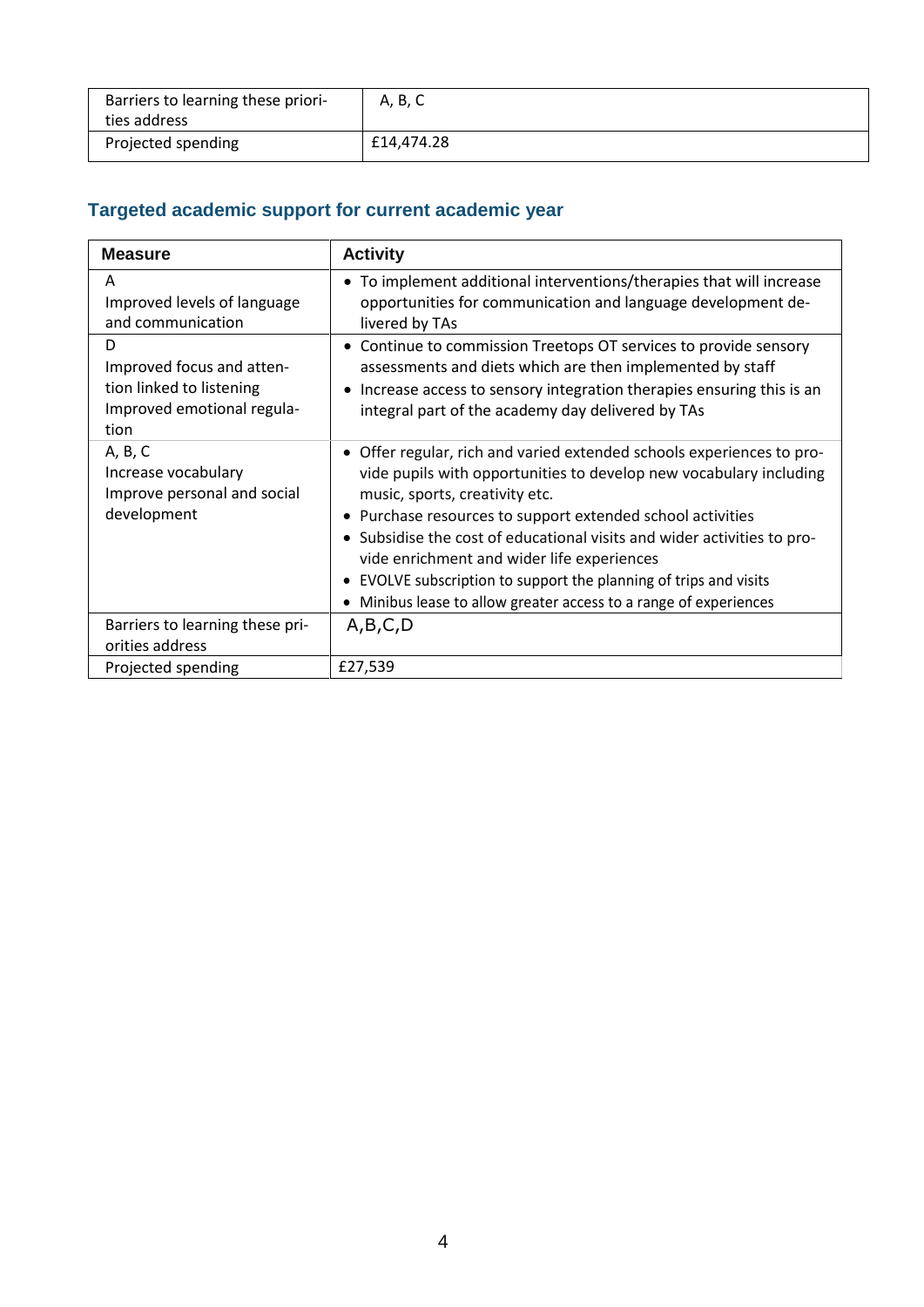# **Wider strategies for current academic year**

| <b>Measure</b>                                                                                                                                                   | <b>Activity</b>                                                                                                                                                                                                                                                                                                                                                                                                                                                                                                                          |
|------------------------------------------------------------------------------------------------------------------------------------------------------------------|------------------------------------------------------------------------------------------------------------------------------------------------------------------------------------------------------------------------------------------------------------------------------------------------------------------------------------------------------------------------------------------------------------------------------------------------------------------------------------------------------------------------------------------|
| D<br>All families are equally in-<br>volved in their child's edu-<br>cational journey                                                                            | • Provide support for families through taxis to allow attendance at key<br>meetings linked to their child's development<br>• Home visits for those who find it difficult to attend the academy<br>• Families are supported to access home/academy communication meth-<br>ods such as Marvellous Me, Evidence for Learning<br>• Academy continues to work in partnership with EMAT/Everyday Lan-                                                                                                                                          |
| D<br>Families have improved<br>knowledge of and access<br>to services                                                                                            | guage Solutions to ensure access for all<br>• New SSIM to develop positive relationships with families<br>• Clear signposting to families allows improved access to a wide range of<br>services<br>• Parent workshops and drop ins with external services invited<br>• Organise regular parent engagement sessions                                                                                                                                                                                                                       |
| D<br>Pastoral and welfare sup-<br>port ensures families are<br>supported in a timely ad<br>effective manner and this<br>allows access to educa-<br>tion for all. | • CPOMS for clear records of concerns and issues which allows timely and<br>effective interventions for pupils and their families.<br>• SSIM/specialist level 3 TA organise regular parent engagement sessions<br>- "Stay & Share" etc.<br>• Further improve communication with parents (various strategies).<br>• Clear signposting to families allows improved access to external agency                                                                                                                                               |
| D<br>Improved attendance rates<br>for persistent absentees                                                                                                       | support which in turn impacts on pupil's ability to be in school.<br>• Rigorous monitoring of attendance to further improve whole school at-<br>tendance, punctuality<br>• Ensure daily first response to non-attendance<br>• Use catch up funding to support attendance e.g. taxis to support fami-<br>lies<br>• Strengthen the approach to working with persistent absentees and<br>those children who have attendance between 90% and 92% through<br>regular communication and academy level case conferences (action<br>plan needed) |
|                                                                                                                                                                  | • Commission Voyage health care to ensure access for children with sig-<br>nificant medical needs<br>• Specialist medical level 3 TA appointed to support pupils and families<br>• Ensure attendance and punctuality continue to be high on the agenda                                                                                                                                                                                                                                                                                   |
| A, B, C, D<br>Reduction in incidents of<br>crisis leading to good pro-<br>gress                                                                                  | • Clear behaviour plans, led by the pupil's teacher, and consistently ap-<br>plied by all staff<br>• Implementation of personalised therapies and approaches to support<br>pupils SEMH needs<br>Commissioned EP to support development of personalised therapeutic<br>approaches and assessments                                                                                                                                                                                                                                         |
| D<br>Pupils are supported to<br>better understand their<br>feelings and emotions and<br>have strategies to manage<br>them                                        | • Continue to commission, and potentially increase, counselling support<br>Introduce play therapy<br>Headstart                                                                                                                                                                                                                                                                                                                                                                                                                           |
| Barriers to learning these<br>priorities address<br>Projected spending                                                                                           | A, B,C,D<br>£47,043.37                                                                                                                                                                                                                                                                                                                                                                                                                                                                                                                   |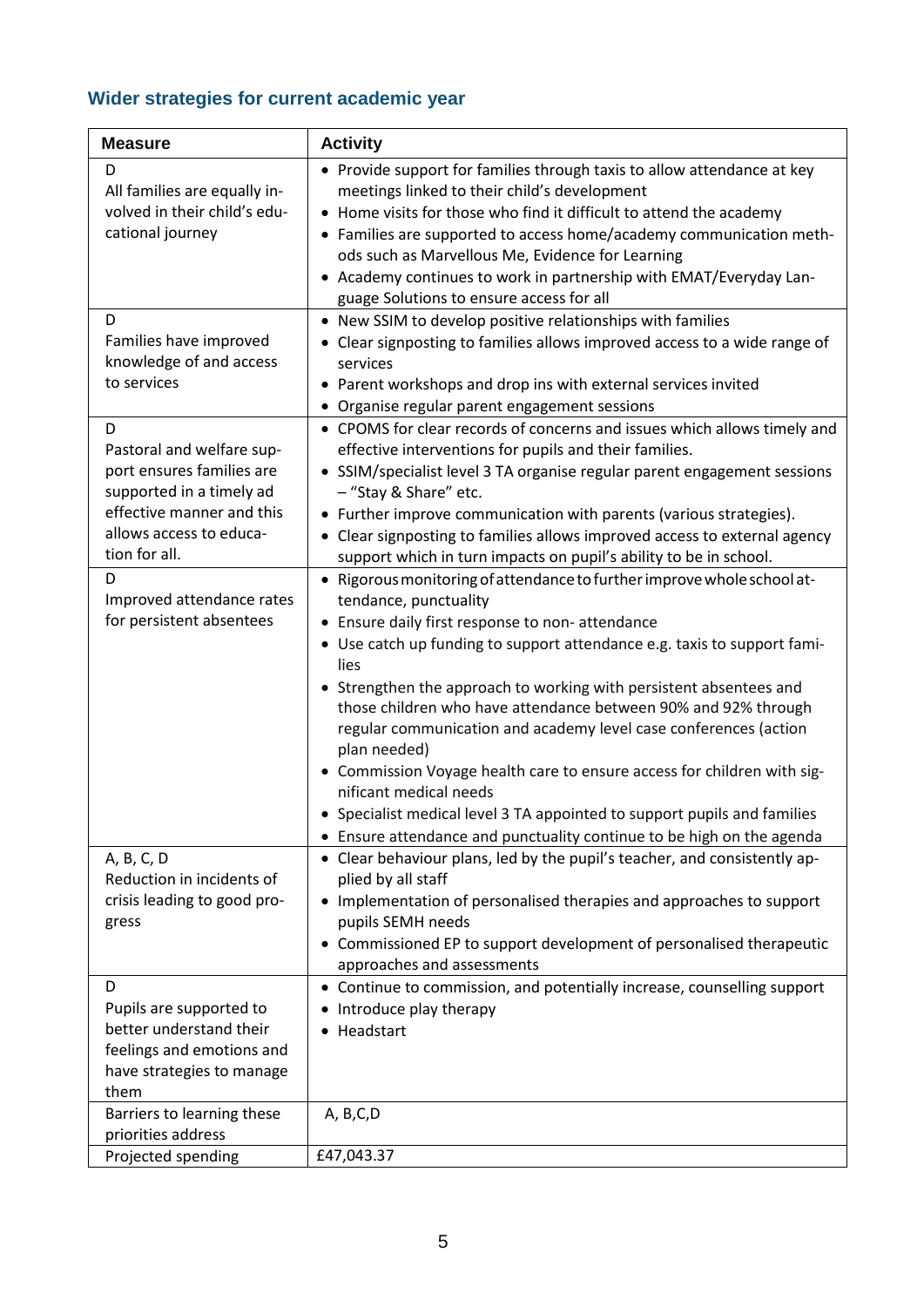# **Wider strategies Monitoring and implementation**

| Area                  | <b>Challenge</b>                             | <b>Mitigating action</b>                     |
|-----------------------|----------------------------------------------|----------------------------------------------|
|                       | Ensuring consistent approaches to phonics    | Staff CPD                                    |
|                       | and reading across the academy               | Purchase of technology and resources to      |
| Teaching              | Assessment of speaking for children who      | support progress                             |
|                       | use AAC                                      | Minibus hire to allow greater breadth of ex- |
|                       | Ensuring a broad spectrum of experiences     | periences able to offer                      |
|                       | in and out of the academy                    |                                              |
|                       | Ensuring a balance between therapies, aca-   | Appointment of TLRs to support the devel-    |
| Targeted              | demic and social/emotional aspects of the    | opment of therapeutic and SELS curriculum    |
| curriculum<br>support |                                              | Treetops commissioning                       |
|                       |                                              | Development of sensory classroom             |
|                       | Increasing and maintaining the outstanding   | Appointment of Safeguarding, SEND and In-    |
|                       | attendance of the last 2 years               | clusion Manager                              |
| Wider                 | Supporting pupils and families with signifi- | Commission voyage health care                |
| strategies            | cant medical needs to attend regularly       | Appointment of specialist level 3 TA         |
|                       | Ensuring all families are engaged and are    | Use of pupil premium funding to support at-  |
|                       | able to attend key meetings                  | tendance at key meetings                     |

### **Review: last year's aims and outcomes (2019- March 2020)**

| Aim                                                                                                                                              | <b>Impact/Evaluation</b>                                                                                                                                                                                                                                                                                                                                                                                                                                                                                                                                                                                                                                                                                                                                                                                                                                                                                                                                                                                 |
|--------------------------------------------------------------------------------------------------------------------------------------------------|----------------------------------------------------------------------------------------------------------------------------------------------------------------------------------------------------------------------------------------------------------------------------------------------------------------------------------------------------------------------------------------------------------------------------------------------------------------------------------------------------------------------------------------------------------------------------------------------------------------------------------------------------------------------------------------------------------------------------------------------------------------------------------------------------------------------------------------------------------------------------------------------------------------------------------------------------------------------------------------------------------|
| Teachers know how to<br>support early language<br>and communication de-<br>velopment and apply<br>this knowledge in their<br>planning & teaching | • The approach to the development of early communication has been a prior-<br>ity within the academy and the impact of its development to date is evident<br>through 73% of disadvantaged Y1-Y4 semi-formal pupils on track to achieve<br>their CASPA target as of March 2020 (compared to 70% non-disadvantaged)<br>• Communication CPD ensured that all staff have utilised the resources pur-<br>chased (Communicate in Print and Makaton) to support communication de-<br>velopment<br>• iPads have allowed pupils to develop key communication skills through tar-<br>geted apps<br>• Moving into 2020-2021, the academy will focus on oracy using Pie Corbett<br>Talk for Writing (spring term)<br>• The academy will undertake further work on Communicate in Print and how<br>this can be utilised to support pupils across the academy to regulate behav-<br>iours through more visible symbols and social stories<br>• CPD on assessing 'speaking' and communication for children who use aug- |
| Refine and consolidate<br>the teaching of phonics<br>delivered through in-<br>ternal training across<br>the academy $-$                          | mented and alternative communication is also planned<br>• The approach to the teaching and assessment of phonics has been a priority<br>within the academy and the impact of its development to date is evident<br>through 86% of disadvantaged Y1-Y4 semi-formal pupils on track to achieve<br>their CASPA target as of March 2020 (compared to 77% non-disadvantaged)<br>• This priority will continue next academic year in order to ensure consistency<br>of phonics teaching and improved reading for all alongside the development<br>of home/academy reading in 2020-2021                                                                                                                                                                                                                                                                                                                                                                                                                         |
| Develop a reading cul-<br>ture across the acad-<br>emy, linked with home<br>environments.                                                        | • The book share library and stay and share reading sessions were ready to<br>launch in spring 2 2020 but due to COVID-19 had to be cancelled. The lending<br>library will be launched in autumn 1 2020 and the stay and share will be picked<br>up as soon as restrictions allow.<br>• Reading areas were well developed in every classroom and pupils were able to                                                                                                                                                                                                                                                                                                                                                                                                                                                                                                                                                                                                                                     |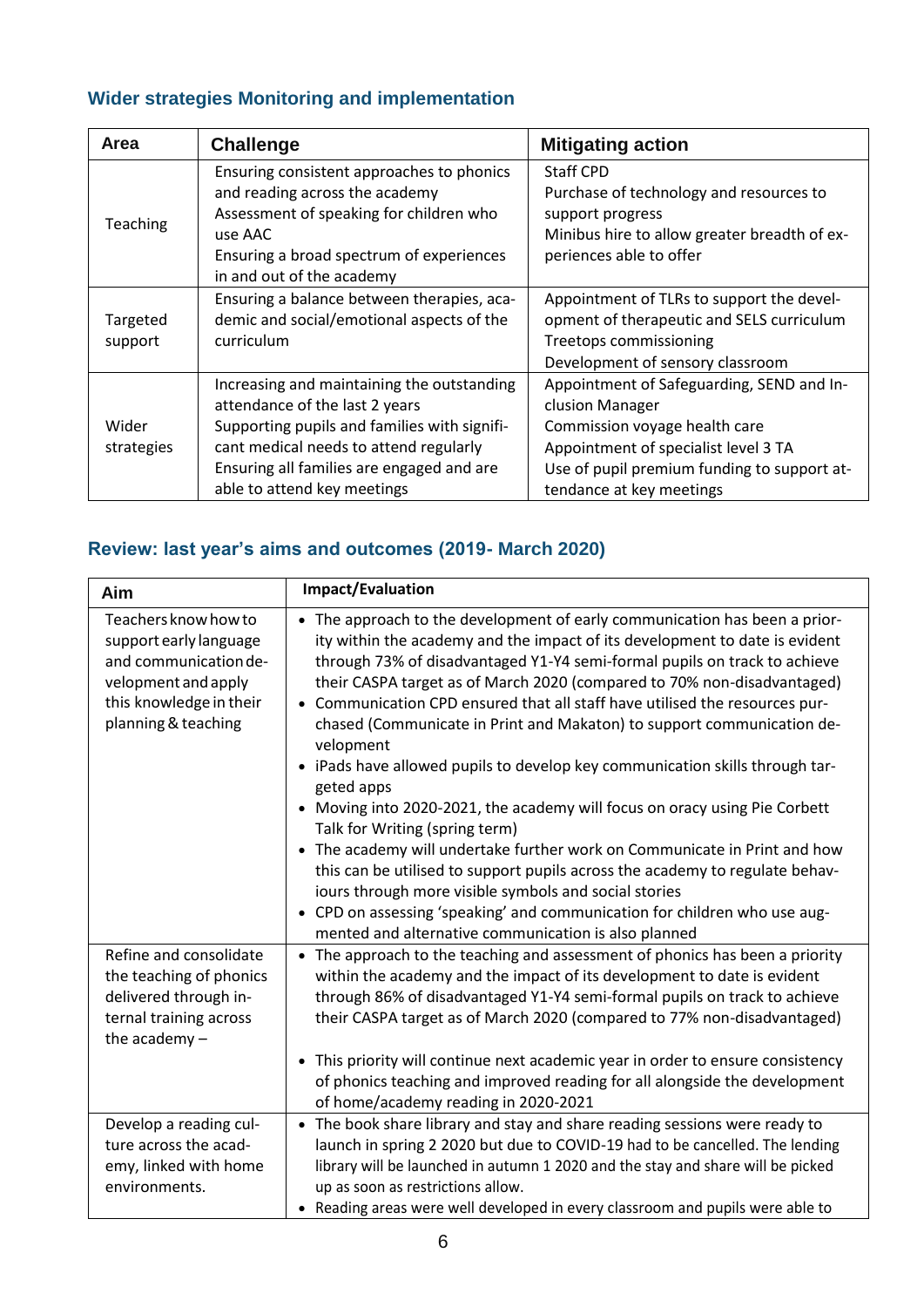| Aim                                                                                                                                                                                               | Impact/Evaluation                                                                                                                                                                                                                                                                                                                                                                                                                                                                                                                                                                                                                                                                                                                                                                                                                                                                                                                                                                                                                                                                                                                                                       |
|---------------------------------------------------------------------------------------------------------------------------------------------------------------------------------------------------|-------------------------------------------------------------------------------------------------------------------------------------------------------------------------------------------------------------------------------------------------------------------------------------------------------------------------------------------------------------------------------------------------------------------------------------------------------------------------------------------------------------------------------------------------------------------------------------------------------------------------------------------------------------------------------------------------------------------------------------------------------------------------------------------------------------------------------------------------------------------------------------------------------------------------------------------------------------------------------------------------------------------------------------------------------------------------------------------------------------------------------------------------------------------------|
| Coaching and mentoring                                                                                                                                                                            | select and discuss favourite books with teaching staff (see Evidence for Learning)<br>• Sensory bags have been a huge success and staff have adapted and developed<br>these resources. Further sensory book bags will be developed next academic<br>year.<br>• Phonics and one to one reading will continue to be the focus in the autumn term<br>of 2020 - 2021 to ensure the work completed before school closures in March is<br>embedded and contextualised.<br>• Working with the trust's school improvement leader, NQTs and RQTs have re-                                                                                                                                                                                                                                                                                                                                                                                                                                                                                                                                                                                                                        |
| RQTs/new staff to en-<br>sure at least good if not<br>outstanding QFT.                                                                                                                            | ceived a bespoke training package to enable consistently good teaching, allowing<br>children to make good progress.<br>• The RQT has had consistently good lesson feedback with increasing elements of<br>outstanding (quality assured by AIP)<br>• The NQT passed with higher level and is now employed at the academy.                                                                                                                                                                                                                                                                                                                                                                                                                                                                                                                                                                                                                                                                                                                                                                                                                                                |
| To have whole school<br>assessment system<br>which supports next<br>step in learning                                                                                                              | • SIMS tracker has allowed focused and timely assessment of needs and learning,<br>supporting clarity of discussion at pupil progress meetings leading to effective<br>interventions and teaching strategies.<br>MAPP has become more focused across the year and moving forward, clarity of<br>MAPP targets and outcomes will continue to strengthen this, ensuring all targets<br>are rooted in high quality sources                                                                                                                                                                                                                                                                                                                                                                                                                                                                                                                                                                                                                                                                                                                                                  |
| Establish the newly cre-<br>ated intervention team<br>led by the HLTA, work-<br>ing alongside level 2<br>TAs. Targeted support<br>and interventions en-<br>sure all pupils make<br>good progress. | • The Level 2 Team supported a range of academic and therapeutic needs<br>which has impacted on both learning and behaviour.<br>• Blast has impacted across the academy with developing communication and<br>language skills. By March 2020, 73% of pupils were on track to reach or ex-<br>ceed their CASPA target in speaking.<br>• Phonics focus for pupils has resulted in very good progress, by March 2020,<br>86% of pupils were on track to reach or exceed their CASPA target in read-<br>ing.                                                                                                                                                                                                                                                                                                                                                                                                                                                                                                                                                                                                                                                                 |
| Pupils are ready to<br>learn, are able to bet-<br>ter regulate their sen-<br>sory and emotional<br>needs (with support)<br>and therefore make<br>good progress                                    | • Lesson Observations indicate pupils are ready to learn and therapies are an<br>integral part of the holistic classroom experience.<br>• New resources have supported interventions across the academy, enabling<br>pupils to have personalised interventions.<br>Working closely with Treetops has ensured that pupils were assessed and<br>had a personalised sensory programme developed which school staff were<br>able to follow to support pupils to self-regulate and successfully access the<br>curriculum.<br>• Resources for sensory integration have enabled sensory programmes to be<br>delivered across the academy, including within classrooms, ensuring pupils'<br>sensory needs could be supported with no lost learning time.<br>• Occupational Therapy support has ensured pupils have personalised support<br>and specialist equipment, eg chairs<br>• The EP supported the assessment of individual pupils and we have enhanced<br>this provision by commissioning support from Time 4 You counselling ser-<br>vice.<br>• This provision has resulted in a reduction in behaviour incidents and pupils<br>making good progress (see Academy SEF). |
| Rigorous monitoring of<br>attendance to further<br>improve whole school<br>attendance, punctual-<br>ity and to reduce the<br>number of Persistent<br>Absent (PA) pupils                           | • Attendance as of school closures 20th March 2020 93.2%, 3.3% better than<br>the average for special schools (89.9 for the year 18/19, 89.6 in Middles-<br>brough).<br>• PA rate 21% (17.8% without SK). The national average for 18/19 in special<br>schools was 28.8% and in Middlesbrough 30%.<br>• Staff have an improved awareness of attendance and professional conversa-<br>tions demonstrate they understand the impact of poor attendance.                                                                                                                                                                                                                                                                                                                                                                                                                                                                                                                                                                                                                                                                                                                   |